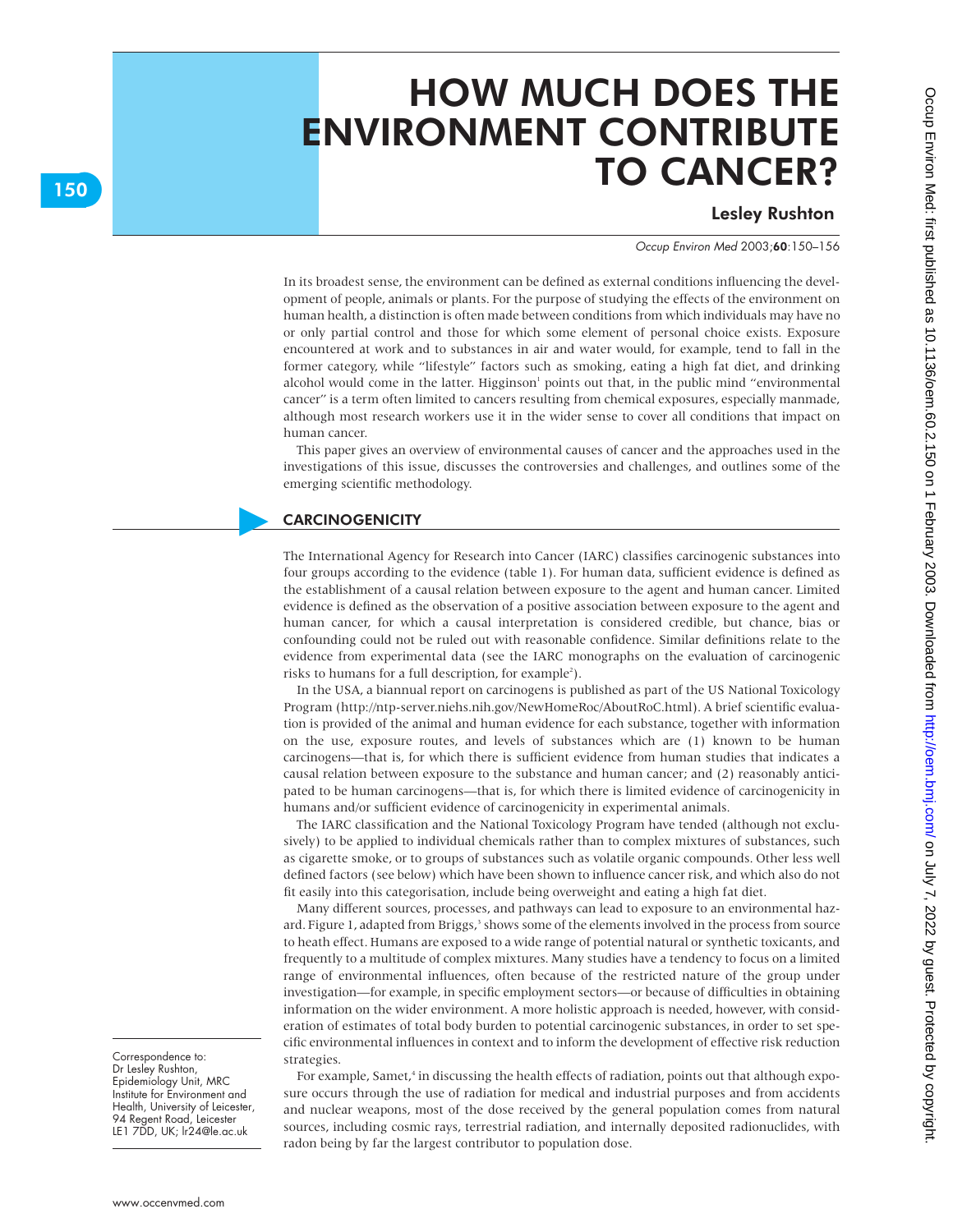| Group | <b>Definition</b>                                | <b>Used when</b>                                                                                                                                                                                          |
|-------|--------------------------------------------------|-----------------------------------------------------------------------------------------------------------------------------------------------------------------------------------------------------------|
|       | Carcinogenic to humans                           | Evidence is sufficient                                                                                                                                                                                    |
| 2A    | Probably carcinogenic to humans                  | Limited evidence in humans, and sufficient evidence in experimental animals,                                                                                                                              |
| 2B    | Possibly carcinogenic to humans                  | Limited evidence in humans, and absence of sufficient evidence in experimental animals, or<br>inadequate evidence in humans or human data non-existent and sufficient evidence in<br>experimental animals |
|       | Not classifiable as to carcinogenicity to humans | Not classifiable to any other group                                                                                                                                                                       |
|       | Probably not carcinogenic to humans              | Evidence suggests a lack of carcinogenicity in humans and in experimental animals                                                                                                                         |

Different kinds of research contribute relevant information to the study of the causes of cancer. Toxicological studies conducted on experimental animals can rigorously assess the biological response to a range of levels of exposure to a given substance or combination of substances. This has the advantage of specificity but presents a problem when extrapolating to humans.

Clinical studies employing human volunteers have limited use as these can only test response to a narrow range of exposure levels. Epidemiological methods have thus been widely utilised to test causal hypotheses in human cancer, both in specific groups defined—for example, by occupation—or in the more general population. Higginson<sup>5</sup> points out that such studies have limitations including: (1) a lack of sensitivity to detect very low risks; (2) difficulty in discriminating between several plausible risk factors in complex situations; (3) the inability to evaluate the impact of recent exposures; and (4) uncertainty in interpreting "negative" studies or inverse relationships.

Nevertheless, Doll<sup>6</sup> points out that epidemiological studies have drawn attention to most of the risks that have so far been recognised as causing large numbers of cancers throughout the world, and have the advantage that, when a cause has been established, they provide an indication of the size of the effect.

#### FACTORS CONTRIBUTING TO CANCER

In 1981, Doll and Peto<sup>7</sup> published a seminal review of the trends and causes of cancer. They concluded that there was good evidence that cancer is largely an avoidable disease, but, with some important exceptions, there was greater uncertainty regarding the most effective ways of avoiding a large proportion of cancers. Table 2 shows the proportion of cancer deaths attributed by Doll and Peto to various factors. They comment that geophysical factors are responsible for a much greater number of non-fatal cancer cases because of the importance of ultraviolet (UV) light in causing skin cancers. Although there have been great advances in cancer research in the 20 years since this paper, the broad conclusions are generally agreed to still hold. There is universal agreement that tobacco is the most important preventable cause of cancer and causes one third of all cancer deaths in developed countries. Peto<sup>8</sup> in a recent paper estimated separately for current smokers (S) and non-smokers (NS) the percentage of future cancer deaths in the USA that would be avoided by successively removing the effects of smoking (60% (S)), known infections (2% (S), 5% (NS)), alcohol (0.4% (S), 1% (NS)), sunlight (0.4% (S), 1% (NS)), current occupational and environmental pollution (0.8% (S), 2% (NS)), inactivity (0.4% (S), 1% (NS)), and obesity (4% (S), 10% (NS)). He comments "it is absurd for smokers in the West to worry about anything except stopping smoking". Peto estimates, however, that at present about a

quarter of cancers in current smokers and half in nonsmokers are unavoidable.

Risk factors vary for cancers of specific sites, as shown in table 3, adapted from Tominaga.<sup>9</sup> Although Doll and Peto attribute only a small proportion of cancer deaths to occupational exposure, the largest group, over 25, of chemicals or processes classified into IARC group 1 as representing a carcinogenic hazard to humans are based on evidence largely from studies of occupational groups.<sup>1</sup> The progressive reduction of exposure levels to many occupational hazards has been achieved through regulation and has largely ensured that occupational exposures will contribute only a small proportion of future cancer incidence. The exception is the widespread use of asbestos in the construction industry from the 1950s to the mid 1970s. This has resulted in an epidemic of mesothelioma and increasing incidence, with approximately 250 000 mesothelioma deaths forecast for the period 1995 to 2029.10

The factor given the highest attribution to cancer deaths by Doll and Peto was diet. However, this factor also had the widest range of acceptable estimates, from 10–70%. The influence of diet is notoriously complex and difficult to study, due to the variety of foods and their many constituents and changing patterns of consumption.<sup>8 11</sup> Drinking alcohol and consuming foods contaminated with aflatoxins have been established as clear risk factors for some cancer sites. Alcoholic beverages cause inflammation and cirrhosis of the liver, leading to liver cancer. Alcohol has been shown to be an important cause of oral and oesophageal cancer, interacts with smoking, and may also contribute to colorectal cancer. The influence of other aspects of diet is less equivocal. For example, a high intake of red meat has been associated in some studies with increased risk from several cancers such as stomach, colon, and rectum.11 A diet rich in fresh fruits and vegetables has been related to reduced risk of several cancers—for example, digestive tract, stomach, hormone related cancers—and whole grain food intake has been consistently related to reduced risk of colorectal cancer and several other sites. There remains considerable debate on the issue of fats and of specific types of fats, on the risk of colorectal, breast and other cancers, with the suggestion that substitution of saturated fats with unsaturated fats or olive oil reduces risk.

There is a general consensus that, notwithstanding the constituents of a diet, cancer is more frequent in those who are overweight, particularly for post-menopausal breast cancer and cancers of the endometrium, gall bladder, and kidney. Peto<sup>8</sup> suggests that about 5% of all cancers in the European Union might be prevented if the body mass index of the whole population was below 25  $\text{kg/m}^2$ .

Contamination of food by environmental chemicals such as dioxins, polychlorinated biphenyls (PCBs) (see also later section on waste management), and pesticide residues is of considerable public concern. It has been established that the food \*<sup>151</sup>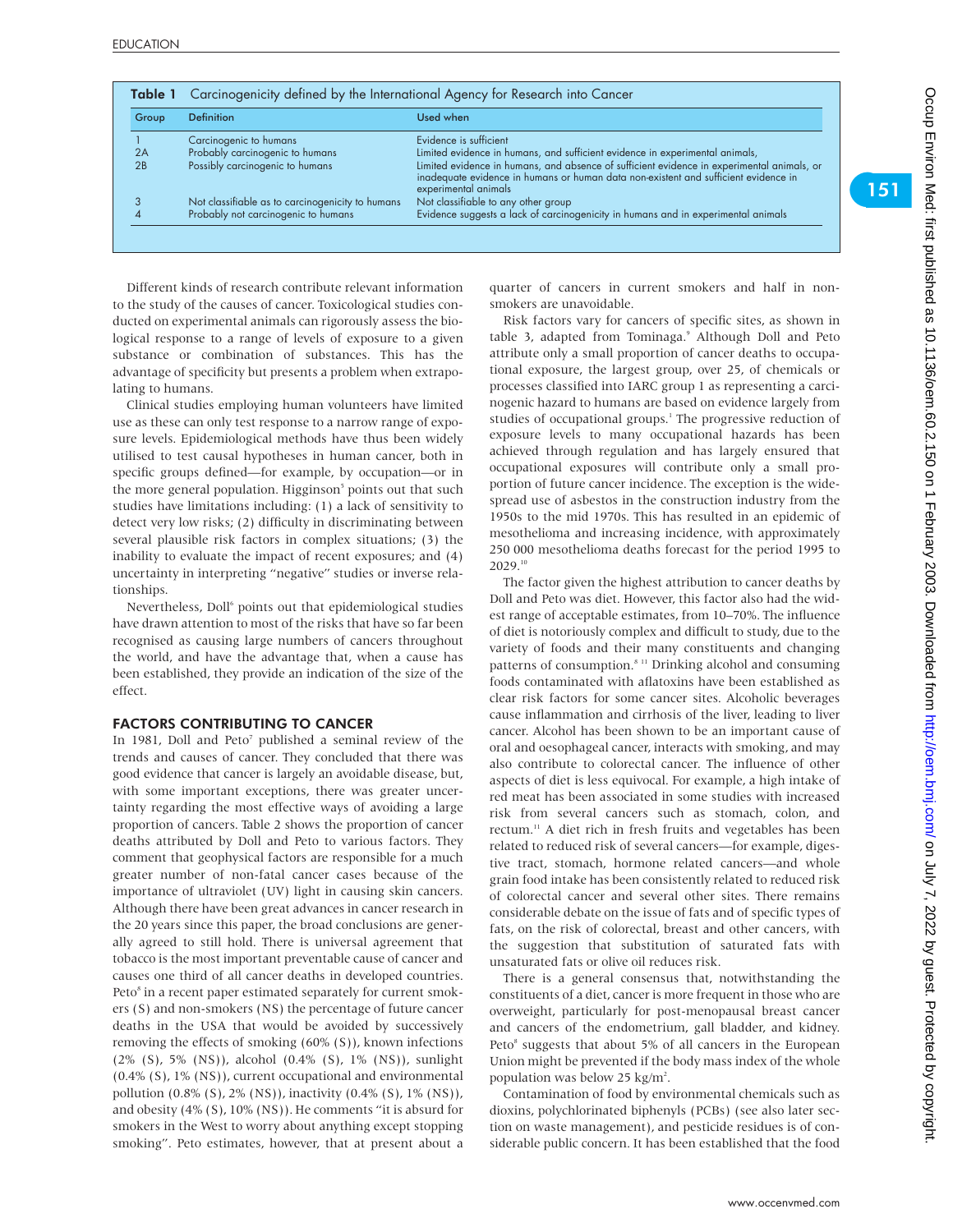

chain is the primary pathway of human exposure to dioxins and PCBs, particularly from meat, dairy products, and fish. The widespread exposure to these substances can be exemplified from the fact that they can be detected in most human adipose tissue. They are also present in breast milk and, on a body weight basis, the intake of breast fed babies has been estimated to be one or two orders of magnitude higher than the average adult intake. IARC has classified dioxin as a human carcinogen (group 1) based on limited evidence in humans and sufficient evidence in experimental animals as well as on mechanistic considerations.

A large range of pesticides is widely used in the production of food and the potential harmful effects from pesticide residues in foodstuffs continue to raise public concern. Current regulation of pesticides should ensure that substances that are shown to be carcinogenic do not reach or are withdrawn from the market. However, compounds such as some chlorinated organic pesticides (for example, DDT) were

used extensively in the 1950s and 1960s. These organochlorine compounds have long persistence in the environment and in animal tissues. The presence of metabolites in human tissue has been suggested to be an aetiological factor in the development of some cancers—for example, breast cancer.

#### ENVIRONMENTAL POLLUTION

The proportion of cancers attributed by Doll and Peto to environmental pollution is even smaller than that for occupation.

### Ambient air pollution

There have been many studies of cancer and air pollution, particularly ambient air (reviewed by Rushton $12$ ). For example, urban air contains thousands of chemicals and Cohen and Pope<sup>13</sup> suggest that lung cancer, in particular, may be increased by ambient air pollution, chiefly due to the incomplete combustion of fossil fuels. A considerable number of studies have compared lung cancer rates in urban and rural residents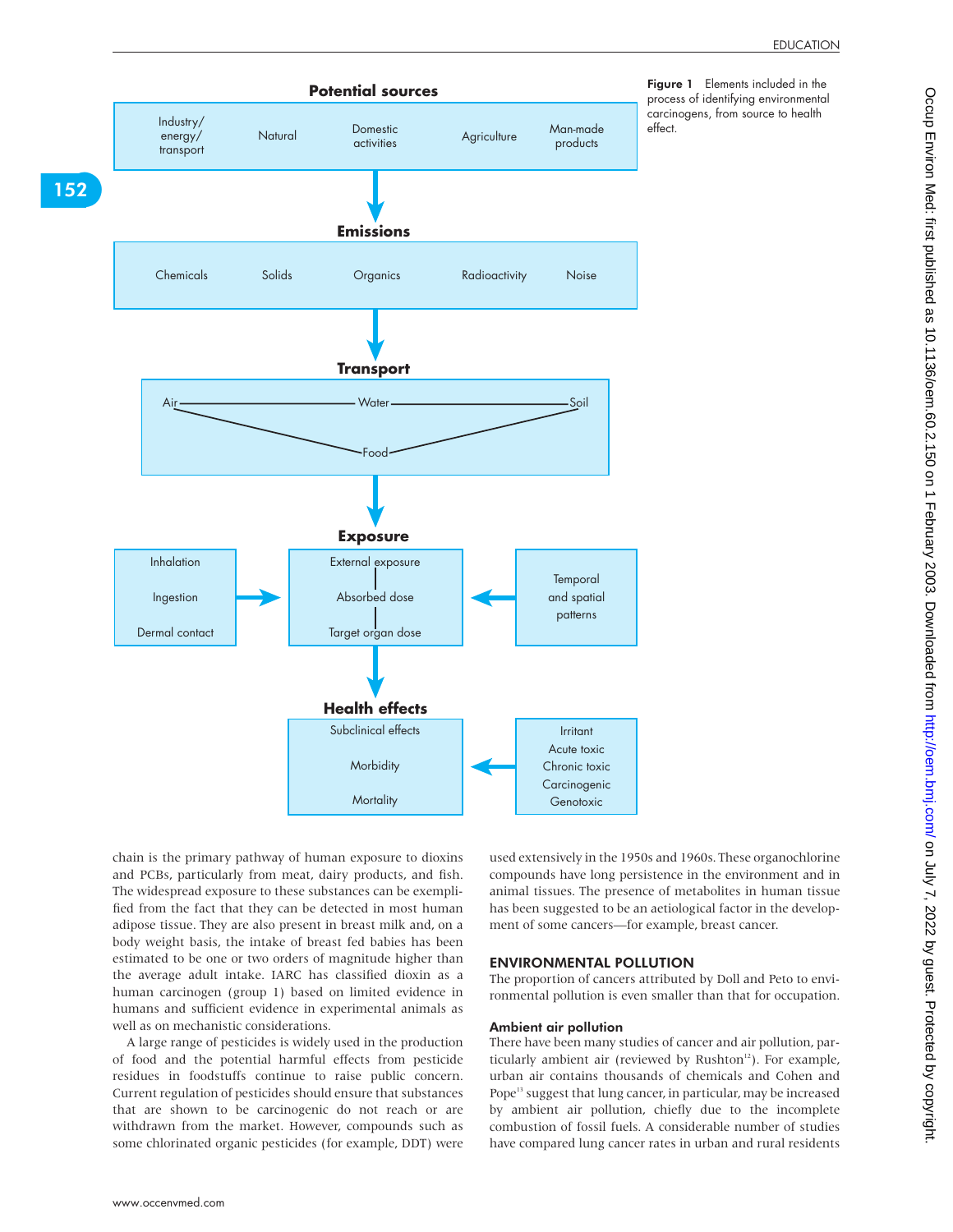|                                   | Percentage of all cancer deaths |                                  |
|-----------------------------------|---------------------------------|----------------------------------|
| <b>Factor or class of factors</b> | <b>Best</b><br>estimate         | Range of acceptable<br>estimates |
| Tobacco                           | 30                              | $25 - 40$                        |
| Alcohol                           | 3                               | $2 - 4$                          |
| Diet                              | 35                              | $10 - 70$                        |
| Food additives                    | 1>                              | $-5*$ to $-2$                    |
| Reproductive and sexual behaviour | $\overline{7}$                  | $1 - 13$                         |
| Occupation                        | 4                               | $2 - 8$                          |
| Pollution                         | $\mathfrak{D}$                  | $<1-5$                           |
| Industrial products               | $\leq$ 1                        | $<1-2$                           |
| Medicines and medical procedures  | 1                               | $0.5 - 3$                        |
| Geophysical factors               | 3                               | $2 - 4$                          |
| Infection                         | 10?                             | $1 - 2$                          |
| Unknown                           | ?                               | ?                                |

of the same country, or lung cancer rates for urban areas stratified according to population size, and have showed increased incidence in urban areas. This relationship has been further explored in a series of studies of changes in lung cancer experience of immigrants to various countries. For example, several investigations on emigrants from the UK to New Zealand showed that, in general, the lung cancer rates of emigrants were lower than that of residents in the UK but higher than those born in the new country. It has been suggested that this reflects a lasting effect of early environment on lung cancer mortality later in life.

Some environmental studies have indicated that lung cancer is more closely related to sulfates as an index of air pollution than fine particles and this is supported by studies of occupational groups and animal experiments. Other constituents of air that have been associated with increased lung cancer include asbestos, polycyclic hydrocarbons, and diesel exhaust. The evaluation of the role of air pollution in the aetiology of other cancers is even more equivocal than for lung cancer. Associations have been suggested, for example, with digestive and gastrointestinal tract cancers, bladder cancer, oesophageal cancer, and breast cancer.

#### Indoor air

In addition to ambient air pollution, the potential contribution of indoor air pollution, particularly environmental tobacco smoke to the risk of lung cancer, has been increasingly recognised as important,<sup>13</sup> given that, in developed countries, many

| <b>Risk factors</b>                                                                              | Selected chemicals or occupations<br>classified as IARC group 1 carcinogens                     | Major cancer sites                                                                         |
|--------------------------------------------------------------------------------------------------|-------------------------------------------------------------------------------------------------|--------------------------------------------------------------------------------------------|
| Tobacco                                                                                          |                                                                                                 | Oropharynx, larynx, lung, oesophagus, stomach, pancreas, liver, ureter,<br>bladder, cervix |
| Betel quid                                                                                       |                                                                                                 | Oropharynx, oesophagus                                                                     |
| Diet<br>Fat/calorie<br>Dietary fibre<br>Salt<br>Vegetables/fruits*                               | <b>Aflatoxins</b>                                                                               | Colon, breast? prostate?<br>Colon<br>Stomach<br>Stomach and other organs                   |
| Infection                                                                                        |                                                                                                 |                                                                                            |
| <b>Viruses</b><br><b>HBV/HCV</b><br>HPV/HSV-2<br><b>EBV</b><br>HTLV-1<br><b>Parasites</b>        |                                                                                                 | Liver<br>Cervix<br>Lymphatic system, nasopharynx<br>Haemato-lymphatic system (T cells)     |
| Schistosomiasis haematobium<br>Opisthorchis viverrini<br>Clonorchis scinensis<br><b>Bacteria</b> |                                                                                                 | Urinary bladder<br>Liver (cholangioma)<br>Liver                                            |
| Helicobacter pylori                                                                              |                                                                                                 | Stomach                                                                                    |
| Reproductive factors                                                                             |                                                                                                 | <b>Breast</b>                                                                              |
| Occupation                                                                                       | Auramine<br>Coal tar<br>Iron and steel founding<br>Mineral oils<br>Mustard gas<br><b>Nickel</b> | Lung, skin, bladder                                                                        |
| Alcohol                                                                                          |                                                                                                 | Oropharynx, oesophagus, colon-rectum?, breast?                                             |
| Sunlight/radiation                                                                               |                                                                                                 | Skin                                                                                       |
| Pollution                                                                                        | Arsenic and arsenic compounds                                                                   | Lung                                                                                       |
| Medicine and medical procedures                                                                  | Oestrogen replace therapy<br>Oral contraceptives                                                | Haematopoietic system, breast                                                              |
| Sexual behaviour                                                                                 |                                                                                                 | Cervix                                                                                     |
| Industrial products                                                                              |                                                                                                 |                                                                                            |
| Food additives                                                                                   |                                                                                                 |                                                                                            |
| Obesity                                                                                          |                                                                                                 | <b>Breast</b>                                                                              |
| Exercise*                                                                                        |                                                                                                 | Colon-sigmoid                                                                              |
| <b>Stress</b>                                                                                    |                                                                                                 | Stomach                                                                                    |

\*<sup>153</sup>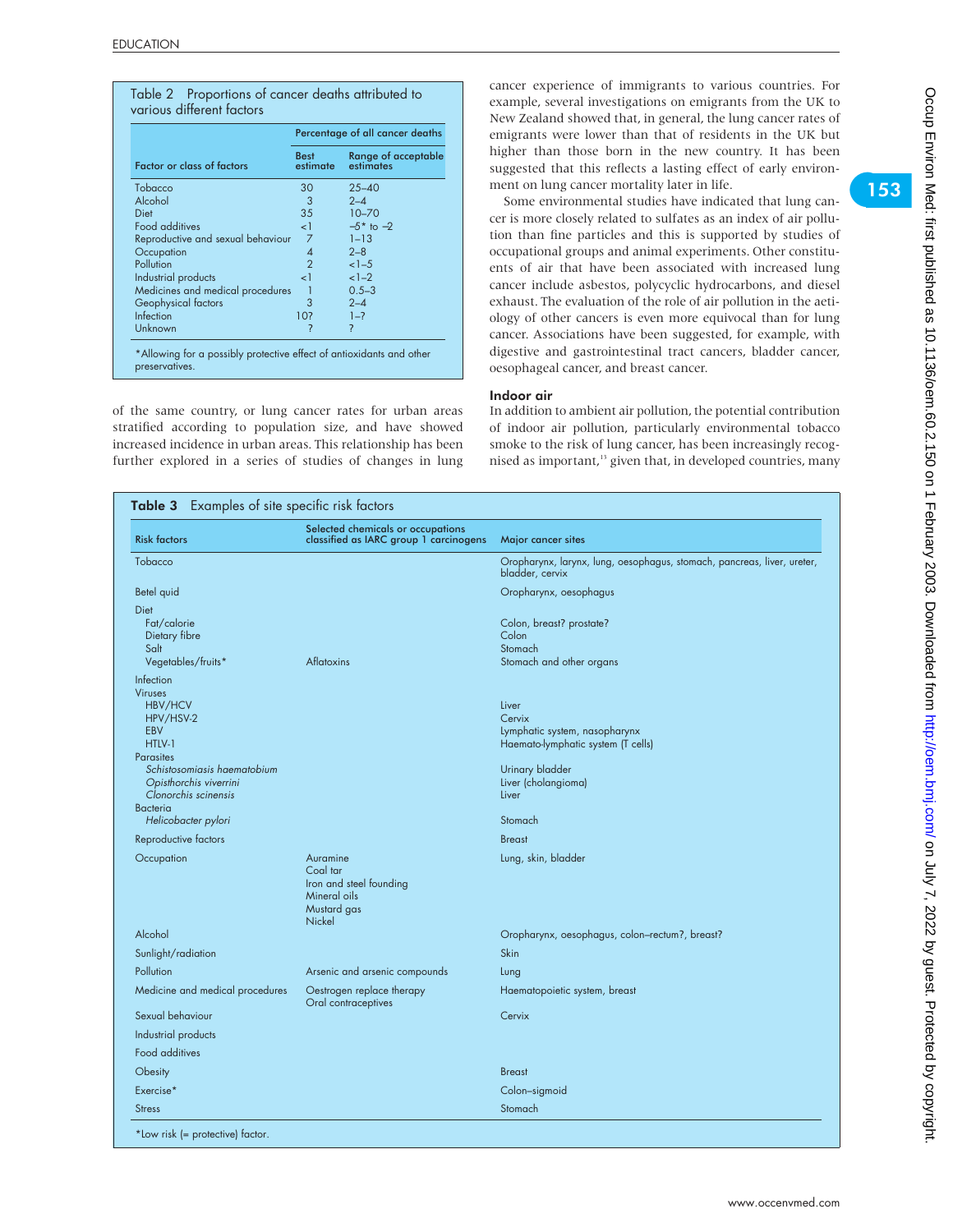people spend up to 90% of their time indoors. Levels of substances in indoor air are related to levels outdoors, the activities of the occupants (for example, smoking, cooking), fitting and furnishings (for example, formaldehyde in insulating materials), and the geographical location (for example, radon). The contribution of environmental tobacco smoke and radon (see below) on the incidence of lung cancer has been estimated to be considerable, with approximately 2% of lung cancer deaths occurring in non-smokers.<sup>8</sup> The source of formaldehyde, classed by IARC as a group 2A probable human carcinogen, in indoor air is mainly from furnishing materials and cigarette smoke. Levels indoors have been shown to be 10 times greater than levels outdoors.<sup>14</sup>

#### **Water**

<sup>154</sup>\*

There are numerous studies relating to water pollution, especially the byproducts of chlorination, although the evidence that water pollution is an important factor in human cancer is unconvincing.1 Potential contaminants of concern include arsenic, which at high doses has been shown to cause skin cancer when ingested. The byproducts of chlorination of water—primarily halogenated organic compounds, including trihalomethanes such as chloroform—have been associated with an increased risk of both bladder and rectal cancers,<sup>15</sup> although the influence of diet was not explored in these studies.

#### Radiation

Exposure to all forms of radiation, including ionising radiation, UV light, and low frequency sources, causes public concern. Doll<sup>16</sup> suggests that ionising radiation may cause up to 4% of all cancers, mostly as a result of natural radiation from radon and cosmic rays, external radiation from radionuclides in rocks, soils, and building materials, and internal radiation from naturally radioactive traces in food. Radon concentrations indoors vary greatly depending on local geological characteristics. Estimates of annual cancer deaths caused by indoor radon exposure also vary widely. Doll<sup>16</sup> suggests that up to 6% of lung cancer in the general populations may be due to radon and that action to reduce the risk is advisable.

UV light from sunlight exposure is responsible for a large number of skin cancers, including melanomas and basal cell and squamous carcinomas. Squamous carcinomas appear to be related to cumulative exposure to UV light while melanoma, which has been steadily increasing in all white skinned populations for many years, is associated with frequency of sunburn. There is also evidence to suggest a relation between UV light and the risk of non-Hodgkin's lymphoma and chronic lymphatic leukaemia, with squamous cell carcinomas and melanomas being found to be much more common than would be expected after the occurrence of non-Hodgkin's lymphoma and chronic lymphatic leukaemia. Doll<sup>16</sup> suggests that, if the relation is confirmed in other studies, it might be explained by the effect of UV light on the immune system, strengthening even more the need to avoid unnecessary exposure to UV light.

Electromagnetic fields experienced through living near cables, radio and telegraph operations, and other sources have been a topic of increasing public concern, particularly in relation to emissions from mobile phones and from the base stations that receive and transmit the signals. An expert group which examined the possible effects of these sources of radiation<sup>17</sup> concluded that exposures of the general population from base stations emissions and other emitting sources such

as antennae for radio, television, and paging are well below guideline values. The levels of exposure arising from phones held near the head are, however, substantially greater than these.

Cognitive tests on volunteers have found that mobile phone signals shorten reaction times in some tasks. It has been suggested that these reflect the effect of small temperature increases on synaptic transmission in the region of cerebral cortex directly under the headset antenna. To date, few epidemiological studies have directly examined the relation of mobile phones to morbidity or mortality, and none has explored the effects from base stations, although there have been several ecological studies of this aspect. Overall the evidence to date does not indicate that risks are increased, although many studies lack statistical power and some have methodological deficiencies. The expert group recommended a range of issues that needed further urgent research.

#### Waste management activities

The vast amount of household and commercial waste, together with smaller quantities of industrial and specialised wastes, including that from hospitals, is disposed of mainly through incineration or in landfill sites. The potential health effects of substances emanating from both these sources have been the subject of many studies. Incineration can give rise to a wide range of gases and aerosols, including fine particulate matter and a large number of metals and organic chemicals, many of which have potential toxic properties. Highest public concern has been raised about dioxins, PCBs, and polycyclic aromatic hydrocarbons (PAHs). A report by the Institute for Environment and Health<sup>18</sup> reviewed the 10 pollutants most likely to be produced in amounts sufficient to exceed air quality standards or to be of concern because of their toxicity. Established or potential carcinogenic compounds included cadmium, arsenic, chromium, nickel, dioxins, PAHs, and PCBs. Although many of these compounds have been shown to be carcinogenic in occupational studies with high levels of exposure, the evidence of cancer risk at the much lower levels resulting from incineration is either lacking or equivocal.

The health of populations living near waste landfill sites has been reported in a number of ecological studies.<sup>19</sup> A general limitation of many of these studies is the imprecise information on exposures from the sites through the use of surrogate measures such as distance from a site. Very few collect data on specific substances or confounding factors. The evidence for a causal relation between landfill exposures and cancers is weak, although several studies have reported excesses of bladder, lung, and stomach cancer and leukaemia.

#### CONTROVERSIES AND CHALLENGES

In a report of the President's Cancer Panel conference on avoidable causes of cancer held in 1994, Davis and Muir<sup>20</sup> suggest that studying the effects of environmental pollution remains one of the most challenging areas of epidemiologic research involving large numbers of people whose exposures change over time and are often poorly characterised. A lack of exposure data is the most commonly cited factor preventing identification of a causal association between environmental and occupational risk factors and advanced health effects.<sup>21</sup>

Whatever the type of study design, the results are ultimately dependent on the quality of the data. As Higginson<sup>1</sup> points out, global cancer statistics of good quality have now become available.22 The identification of populations exposed to environmental contaminants may be difficult because of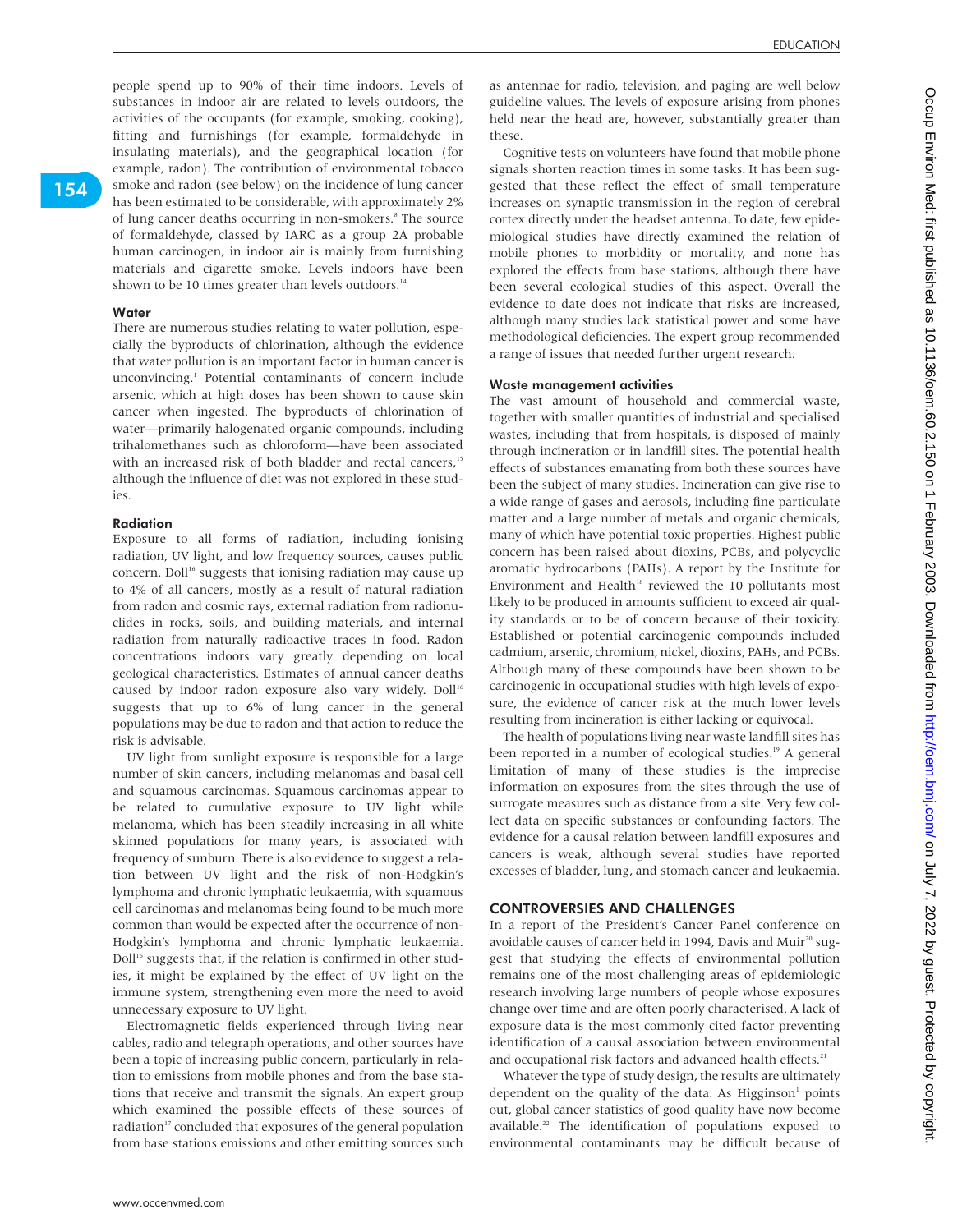\*<sup>155</sup>

inadequate identification of specific carcinogens and the distribution of contaminants in the environment, and knowledge of the duration and concentration of specific carcinogens over many years of exposure. It is also important to be able to identify sensitive population subgroups—that is, those who are particularly susceptible to the effects of a pollutant—and to be able to evaluate the variation of both individual susceptibility and individual dose.

The increasing awareness of the potential health hazards and environmental impacts of the possible pollution of the environment by man-made chemicals has led to the development of "cancerphobia"<sup>1</sup> and the tendency to blame the environment for cancer occurrence. In a series of papers (for example, Ames and Gold,<sup>23</sup> and Ames *et al*<sup>24</sup>), Ames suggests that the idea that traces of synthetic chemicals are major contributors to human cancer is not supported by the evidence. After adjustment for age, and excluding lung cancer, cancer death rates in many countries are in fact showing decreasing trends. Ames emphasises the need to put the possible hazards of man made carcinogens into perspective and points out that there is an enormous background of natural chemicals (roasted coffee, for example, contains more than 1000), many of which have been shown to be rodent carcinogens.<sup>23</sup>

Ames and Gold suggest that the factors which are likely to have a major effect on reducing rates of cancer include:

- reduction of smoking
- increased consumption of fruits and vegetables
- control of infections
- avoidance of intense sun exposure
- $\blacktriangleright$  increased physical activity
- $\blacktriangleright$  reduced consumption of alcohol and possibly red meat.

They feel that it is important not to divert society's attention away from the few really serious hazards by the pursuit of hundreds of minor or non-existent hazards.

Davis and Muir<sup>20</sup> advocate the use of the "precautionary principle"—that is, society should take care not to engage in activities which appear likely to increase risks, even though uncertainty exists about the size and extent of those risks. They suggest that even though the cellular and genetic mechanisms of cancer are not fully understood, basic improvements in lifestyle, such as diet, smoking (and other drug) habits, and exercise, and in our chemical–physical environment, such as reduced toxic emissions, might have a beneficial effect on general public health, in a similar way to the improvements observed in infectious diseases occurrence in the 19th century. Multiple exposures or combinations of low levels of commonly occurring carcinogens could be part of the explanation for persisting patterns of cancer that are otherwise inexplicable.

Two divergent cancer control strategies have emerged. The first, supported by environmental activists and regulators, is to build regulatory programmes to control or eliminate pollutants in the ambient environment. The second is to direct effort into understanding the fundamental biological mechanisms of carcinogenesis, with the aim of intervening in this process through chemoprevention or treatment.

The first approach has been successfully implemented in the occupational area, where the gradual introduction of standards and exposure units has resulted in reduced levels of hazardous substances. Environmental regulation of ambient air and water has also resulted in decreasing levels of polluting substances. Logically, primary prevention of occupational and environmental carcinogens should result in lower cancer rates. The challenges facing researchers to develop appropriate methodology and carry out suitable studies to quantify changes include:

- $\blacktriangleright$  the investigation of the relative roles of different sources of a potential carcinogen—that is, total exposure estimation
- $\blacktriangleright$  development of epidemiological methodology to detect effects of very low levels and simultaneously evaluate the impact of potential confounding factors
- extension of knowledge of the molecular pathways and corresponding precursors of different cancers
- $\blacktriangleright$  identification of sensitive subpopulations and evaluation of the role of individual susceptibility.

Peto<sup>8</sup> suggests that the rapid advances in genetic and molecular understanding will increasingly facilitate the quantification of relations between risk factors and specific events in carcinogenesis. The field of molecular epidemiology offers the opportunity to combine the scientific disciplines of epidemiology and molecular toxicology to investigate the interactions between genetic factors and environmental factors in the cause of disease. In long term studies of occupational cohorts and wider populations it has been shown that exposures to relatively high levels of established carcinogens over long periods do not affect all individuals equally. For example, only a fraction of the population of heavy smokers develops lung cancer. There is increasing evidence that genetic factors may influence an individual's susceptibility and resistance to cancer.

There is substantial inter-individual variation in genes whose products metabolise carcinogens and anti-carcinogens, repair DNA damage, and maintain cell cycle control and immune function.<sup>25</sup> Since Doll and Peto<sup>7</sup> published their estimates of the different causes of cancer there has been increasing research into the multiple pathways involved in the carcinogenic process and the importance of interactions. These include simultaneous exposure to both different causal and different protective factors, and host–environment (endogenous versus exogenous) interactions, including metabolic polymorphisms. Many of the genes that encode the enzymes that metabolise potential carcinogens are polymorphic—that is, there are common variant forms (prevalent in at least 1–2% of the population), resulting from genetic mutations passed down through generations. However, it should be noted that some genes may encode an enzyme that can detoxify a potential carcinogen and also act on another non-genotoxic substance to produce a carcinogen.

The investigation of genetic susceptibility can range from the identification of "high penetrance" mutations, which are rare in the general population but for which the lifetime cumulative risk of the development of cancer is very high, to "low penetrance" mutations which are relatively common but have a low relative risk.<sup>26</sup> The latter require interaction with environmental risk factors and, because they are common, the fraction of disease caused by a particular polymorphism (that is, the attributable risk) may be substantial and thus have important public health implications. An example of a high penetrance mutation is the BRCA1 gene that gives a high risk of breast cancer to the small proportion of women who are carriers. An example of the result of low penetrance mutation is the slow acetylator version of N-acetyltransferase 2 (NAT2) that has been shown to increase the risk of bladder cancer in people exposed to arylamines. However, the fast acetylator version which "protects" from bladder cancer may also increase the risk of colon cancer.

Future research will need to incorporate measurement of susceptibility to aid the investigation of carcinogenic pathways and to detect gene–environment interactions. This will require multidisciplinary collaborative teams involving epidemiology, toxicology, and exposure assessment. Numbers of